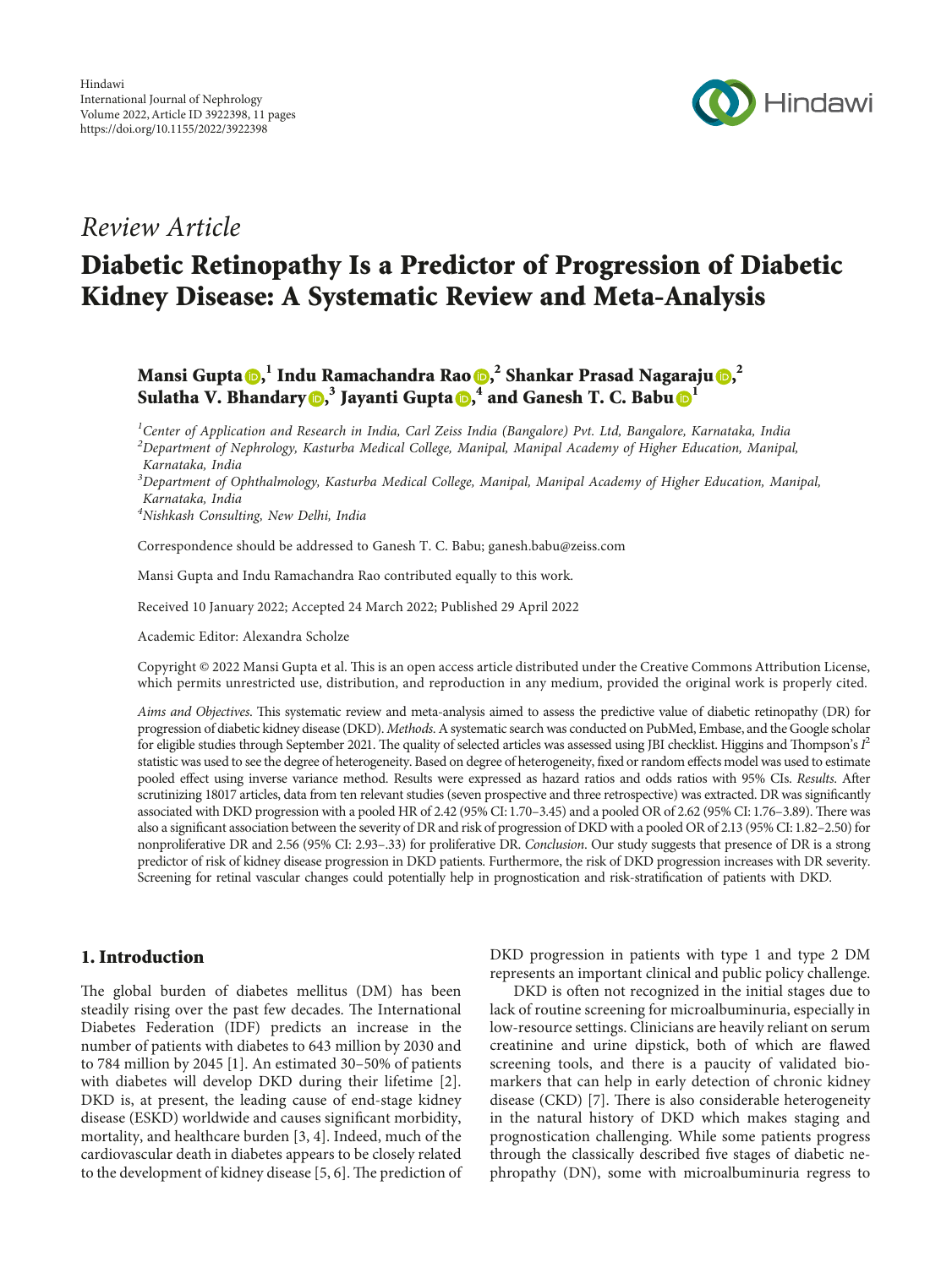normoalbuminuria and do not progress, whereas some normoalbuminuric patients develop progressive renal function decline, without a preceding microalbuminuria stage  $[8-12]$ . Thus, early recognition of those at risk of progression to ESKD is the need of the hour to enable timely initiation of nephroprotective therapies to prevent or slow worsening of kidney disease and thereby attenuate DKDassociated mortality and healthcare burden.

DR is one of the microvascular complications in diabetes and approximately affects about 30% of patients with diabetes [\[13\]](#page-9-0). There is remarkable homology between the eye and the kidney in terms of developmental, structural, and pathophysiological pathways and it is, therefore, rather unsurprising that DKD is often closely associated with DR [[14](#page-9-0)]. In patients with diabetes, glycemic and blood pressure control reduces the incidence and progression of both DR and DKD, suggesting a common pathogenesis of these two complications [\[15–21\]](#page-9-0).

Clinically, DR is screened with fundoscopy, which is a relatively noninvasive, inexpensive method [\[22, 23](#page-9-0)]. It can be routinely performed during outpatient screening for chronic complications of diabetes. The presence of established DR strongly suggests DKD as the cause of kidney disease in a diabetes patient with renal dysfunction and epidemiological studies have found that DR may be a good screening tool for recognition of DN [[24–30](#page-9-0)]. However, the role of DR as a predictor of progression to ESKD has not been clearly elucidated. Thus, in this systematic review and meta-analysis, we sought to pool data from available studies and obtain a more reliable estimate of the effect of DR on the risk of progression of DKD in patients with DM.

#### **2. Methods**

*2.1. Search Strategy.* A systematic search of PubMed, Embase, and Google Scholar was performed by two independent reviewers (M.G. and T.C.B.) for articles studying the association between DR and progression of DKD in September 2021. Using MeSH terms as well as the free words, the search strategy included the following: [((diabetic retinopathy stage OR retinopathy stage) AND (risk factor OR prognostic factor OR predict OR etiology) AND (nephropathy stage OR diabetic nephropathy stage OR DKD stage) AND (diabetic nephropathy progression OR nephropathy progression)]. The last search date was September 30, 2021.

2.2. Selection Criteria. The inclusion criteria for articles were as follows: (1) longitudinal studies (prospective and retrospective); (2) studies including patients with DM (irrespective of type of DM) and presumed or biopsy-proven DKD; (3) presence of DR defined according to well-validated scales, such as the Early Treatment Diabetic Retinopathy Study severity scale; and (4) studies reporting progression of DKD. Studies with no full text, cross-sectional design, and insufficient data to compute hazards ratio (HR) (or odds ratio) for DKD progression were excluded. The rigorous eligibility criteria were strictly followed by two independent reviewers (M.G. and T.C.B.) to control for publication bias. Any disagreements in the inclusion of a paper were resolved by a third researcher (I.R.R.).

*2.3. Data Extraction and Quality Assessment.* Using standardized forms, data on year of publication, first author's name, country where study was undertaken, study setting, follow-up periods, sample size, definitions of the exposure (DR) and outcome (ESKD), baseline demographic data including average age of the participants, duration of diabetes, average blood pressure, HbA1c, average eGFR values, and the reported effect estimates (HR or OR with 95% CIs) were extracted from the eligible studies.

The Joanna Briggs Institute (JBI) critical appraisal checklist for cohort studies was used to assess the quality of the selected articles [[31\]](#page-9-0). The tool contains eleven items. The evaluation scores ranged from 0 to 11, with <3 defined as "low quality," 3–6 as "moderate quality," and >6 as "high quality." The JBI quality scores of included articles are provided in Table [1](#page-2-0).

*2.4. Data Synthesis and Analysis.* Results were expressed as hazard ratios and odds ratios with 95% CIs. The degree of between-study heterogeneity was estimated using the Higgins and Thompson's  $\overline{I}^2$  statistic, with  $\overline{I}^2$  of >75% indicating considerable heterogeneity. Pooled effect estimates for DR and DKD progression, as well as for DR severity and risk of DKD progression, were computed using the inverse variance method. A fixed effects model was used when between-study heterogeneity was low, while a random effects model was used if heterogeneity was high. A sensitivity analysis was performed to ascertain robustness of the obtained results. To ascertain publication bias, a funnel plot was constructed by plotting the standard errors of the studies against the corresponding HR. All analyses were performed using R version 4.1.1.

### **3. Results**

*3.1. Literature Search Results.* A total of 18,275 articles were identified after a rigorous search on PubMed, Embase, and Google Scholar. Out of these 18,275 articles, 258 articles were identified as duplicates. The remaining 18017 articles were screened based on the abstracts and titles, separately, by two independent reviewers. Any disagreements on the inclusion of a paper were resolved by the third researcher. A full-text assessment was conducted and finally 10 articles were included in the meta-analysis. The article selection process has been summarized in Figure [1](#page-5-0).

3.2. Study Characteristics. The relevant characteristics of the selected publications are summarized in Tables [1](#page-2-0) and [2.](#page-6-0) A total of 14,355 patients across the 10 studies are included. All included studies were judged to be of high quality, with a score of seven or more as per the JBI checklist.

*3.3. DR and DKD Progression.* Of the ten studies, six reported results using both HR and OR, two reported HR alone, and two reported OR alone. Therefore, results were analysed, and pooled estimates were computed as HR and OR both, separately. Since the *I* <sup>2</sup> statistic indicated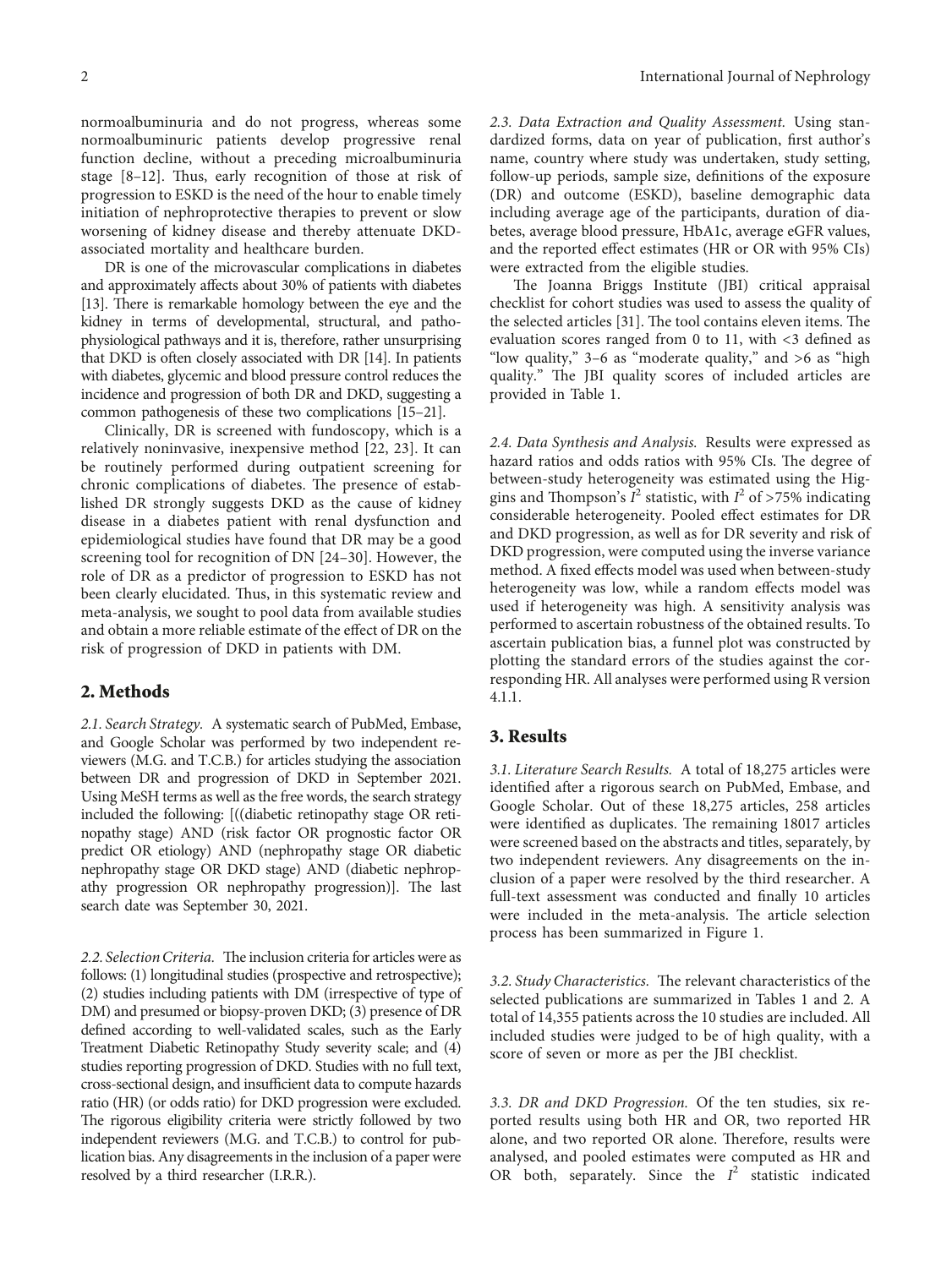<span id="page-2-0"></span>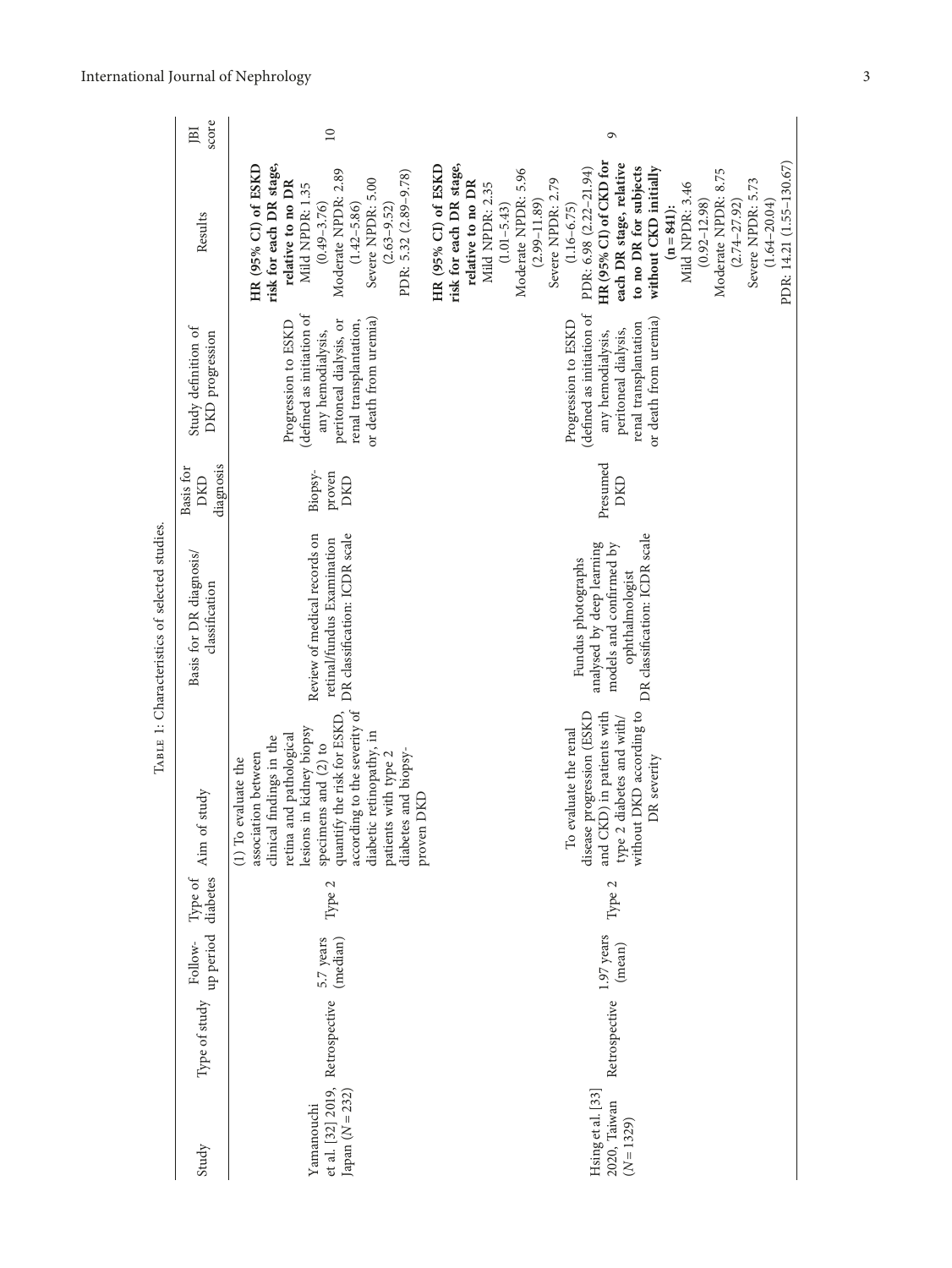| JBI                     | score            | $\overline{10}$                                                                                                                                                                                                                                                                                                                                                                                                                   |                                                                                | $\overline{10}$                                                                                     | $\overline{10}$                                                                                                                                               |
|-------------------------|------------------|-----------------------------------------------------------------------------------------------------------------------------------------------------------------------------------------------------------------------------------------------------------------------------------------------------------------------------------------------------------------------------------------------------------------------------------|--------------------------------------------------------------------------------|-----------------------------------------------------------------------------------------------------|---------------------------------------------------------------------------------------------------------------------------------------------------------------|
|                         | Results          | stage of baseline DR: no<br>46.2%), PDR: (5, 55.6%)<br>risk for DR, relative to<br>no DR: 2.23 $(1.51 - 3.29)$<br>HR (95% CI) of ESKD<br>ESRD (n,%) for each<br>DR: (0,0%), mild: (1,<br>9.1%), moderate: (13,<br>30.2%), severe: (6,                                                                                                                                                                                             |                                                                                | risk for moderate/severe<br>DR, relative to no/mild<br>HR (95% CI) of ESKD<br>DR: 1.05 (0.64, 1.73) | risk for DR, relative to<br>HR (95% CI) of ESKD<br>$2.264(1.309 - 3.917)$<br>no DR:                                                                           |
| Study definition of     | DKD progression  | $1.73 \text{ m}^2$ , or the use of<br>Progression to ESKD<br>eGFR<15 ml/min/<br>renal replacement<br>(defined as<br>therapy)                                                                                                                                                                                                                                                                                                      | Progression to ESKD<br>(defined as                                             | dialysis or received<br>participant was on<br>eGFR<15 ml/min/<br>1.73m2 or if a                     | renal transplantation)<br>Progression to ESKD<br>replacement therapy)<br>eGFR<15 mL/min/<br>initiation of renal<br>$1.73\,\mathrm{m}^2$ or the<br>(defined as |
| Basis for               | diagnosis<br>DKD | Biopsy-<br>proven<br>DKD                                                                                                                                                                                                                                                                                                                                                                                                          | Presumed                                                                       | DKD                                                                                                 | Biopsy-<br>proven<br>DKD                                                                                                                                      |
| Basis for DR diagnosis/ | classification   | analysed by the lesion-aware<br>Digital fundus photographs<br>retinopathy study severity<br>DR classification: early<br>deep learning system<br>treatment diabetic<br>(RetinalNET)<br>scale (ETDRS)                                                                                                                                                                                                                               | evaluated by trained graders<br>DR classification: ETDRS<br>Fundus photographs | final diabetic retinopathy<br>severity scale                                                        | diagnosis was validated with<br>Ophthalmoscopy, equivocal<br>tomography and fundus<br>DR classification: NR<br>colour photography<br>optical coherence        |
|                         | Aim of study     | time of biopsy can predict<br>classify DR as mild,<br>and DKD in patients with<br>determine whether<br>progression to ESKD and<br>the severity of DR at the<br>relationship between DR<br>proliferative by artificial<br>biopsy-confirmed DKD<br>(3) To characterize the<br>Chinese patients with<br>moderate, or severe<br>ophthalmologist, in<br>nonproliferative, or<br>intelligence and an<br>$(1)$ To $($<br>$(2)$ To<br>DKD | To evaluate specificity of<br>DR for renal versus CV                           | disease                                                                                             | patients with T2DM and<br>To identify whether DR<br>was associated with the<br>progression of DKD in<br>biopsy-proven DKD                                     |
| Type of                 | diabetes         | Type 2                                                                                                                                                                                                                                                                                                                                                                                                                            | Type 2                                                                         |                                                                                                     | Type 2                                                                                                                                                        |
| Follow-                 | up period        | (median)<br>months<br>15                                                                                                                                                                                                                                                                                                                                                                                                          | 4 years<br>(mean)                                                              |                                                                                                     | (median)<br>months<br>$\overline{19}$                                                                                                                         |
|                         | Type of study    | Retrospective                                                                                                                                                                                                                                                                                                                                                                                                                     | Prospective                                                                    |                                                                                                     | Retrospective                                                                                                                                                 |
|                         | Study            | Zhao et al. [34]<br>2020, China<br>$(N=91)$                                                                                                                                                                                                                                                                                                                                                                                       | Mottl et al. [35]<br>2014, USA<br>$(N = 3210)$                                 |                                                                                                     | Zhang et al.<br>$[36]$ $2018$ ,<br>$(N = 141)$<br>China                                                                                                       |

TABLE 1: Continued. TABLE 1: Continued.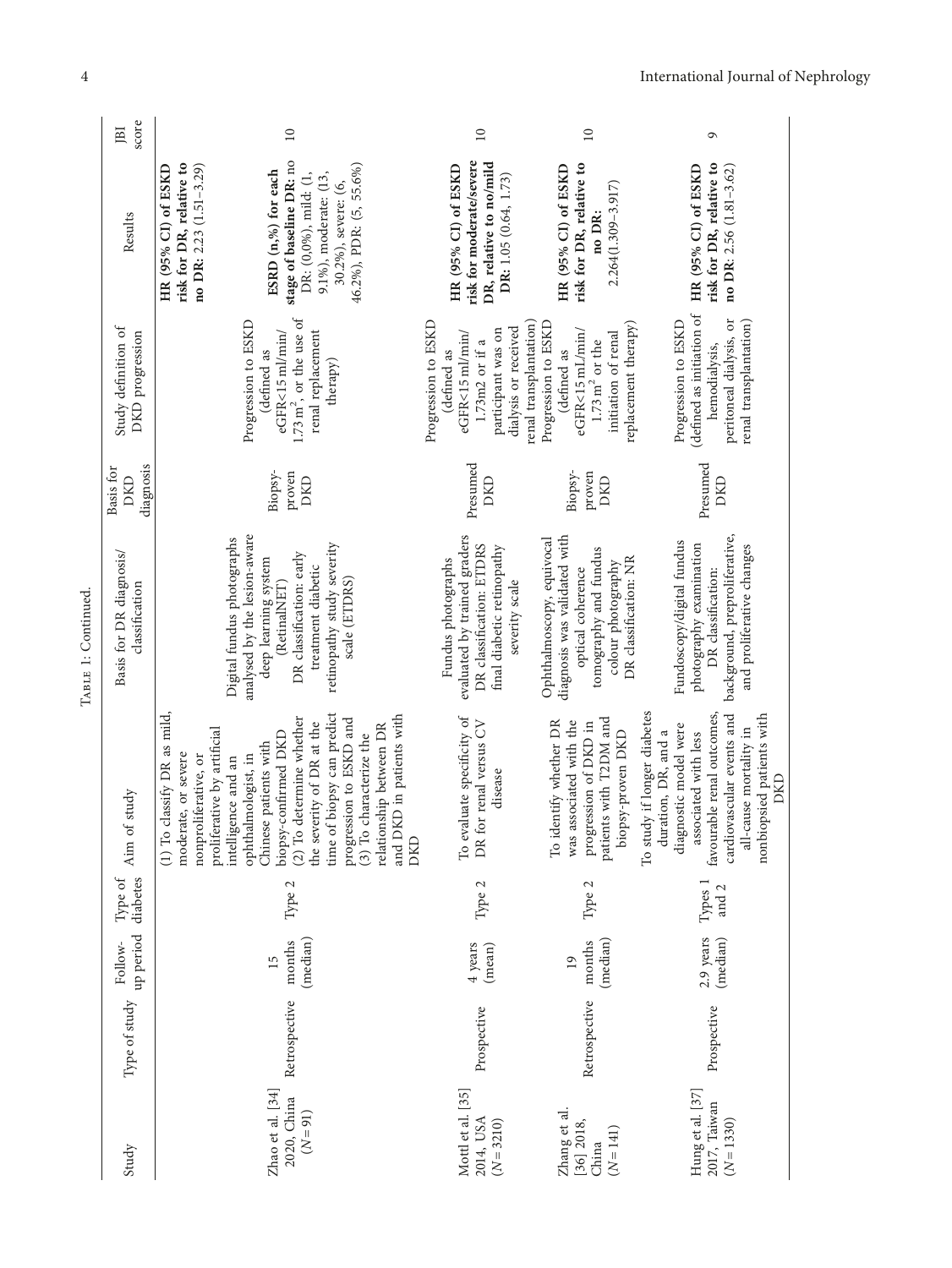|                     | score<br>[BI                              | $\supseteq$                                                                                                                                                                                                                                       | ٥                                                                                                                                                                                    | $\overline{10}$                                                                                                                                                                                                                                                                                                                                                                                                                                                | $\overline{10}$                                                                                                                                     |
|---------------------|-------------------------------------------|---------------------------------------------------------------------------------------------------------------------------------------------------------------------------------------------------------------------------------------------------|--------------------------------------------------------------------------------------------------------------------------------------------------------------------------------------|----------------------------------------------------------------------------------------------------------------------------------------------------------------------------------------------------------------------------------------------------------------------------------------------------------------------------------------------------------------------------------------------------------------------------------------------------------------|-----------------------------------------------------------------------------------------------------------------------------------------------------|
|                     | Results                                   | HR (95% CI) of CKD<br>relative to no DR: 1.8<br>progression for DR,<br>$(1.3 - 2.3)$                                                                                                                                                              | risk for DR, relative to<br>no DR: 2.92 (2.00-4.26)<br>HR (95% CI) of ESKD                                                                                                           | relative to no DR: 1.75<br>OR (95% CI) of DKD<br>progression for DR,<br>$(1.48 - 2.07)$                                                                                                                                                                                                                                                                                                                                                                        | OR (95% CI) of DKD<br>progression for DR,<br>relative to no DR<br>$(6.569 - 13.146)$<br>$(2.993 - 5.488)$<br><b>NPDR: 4.05</b><br>PDR: 9.293        |
|                     | Study definition of<br>DKD progression    | Drop in KDIGO GFR<br>category                                                                                                                                                                                                                     | [defined by linkage to<br>the US renal data<br>system (USRDS)]<br>Incident ESKD                                                                                                      | eGFR decline by more<br>than 5 mL/min/<br>$1.73\,\mathrm{m}^2/\mathrm{year}$                                                                                                                                                                                                                                                                                                                                                                                   | in eGFR of more than<br>$5$ mL/min/1.73 m <sup>2</sup> /year<br>category accompanied<br>OR sustained decline<br>by ≥25% eGFR drop<br>Decline in GFR |
|                     | diagnosis<br>Basis for<br>DKD             | Presumed<br>DKD                                                                                                                                                                                                                                   | Presumed<br>DKD                                                                                                                                                                      | Presumed<br>DKD                                                                                                                                                                                                                                                                                                                                                                                                                                                | Presumed<br>DKD                                                                                                                                     |
| TABLE 1: Continued. | Basis for DR diagnosis/<br>classification | ã                                                                                                                                                                                                                                                 | Fundus photographs assessed<br>classification: early treatment<br>diabetic retinopathy study<br>by masked graders. DR<br>severity scale                                              | (NPDR); and retinal or optic<br>and fluorescein angiography<br>Dilated fundus examination<br>stage, proliferative DR (PDR)<br>preretinal hemorrhage: late<br>hard exudates, intraretinal<br>intraretinal microvascular<br>normal; microaneurysms,<br>abnormality: early stage,<br>vitreous hemorrhage, or<br>disk neovascularization,<br>beading, or prominent<br>apparent signs of DR:<br>hemorrhages, venous<br>DR classification: no<br>nonproliferative DR | DR classification: no DR,<br>indirect ophthalmoscopy<br>Slit-lamp examination,<br>and/or fluorescein<br>NPDR and PDR<br>angiography                 |
|                     | study<br>Aim of s                         | changes in GFR over time<br>Saudis with type 2 diabetes<br>To evaluate the pattern and<br>all-cause mortality among<br>loss of renal function and<br>associated with enhanced<br>potential risk factors<br>and investigate the<br>and nephropathy | To examine the association<br>communities (ARIC) study<br>kidney disease in persons<br>between retinopathy and<br>atherosclerosis risk in<br>with diabetes in the<br>community-based | rate in the eGFR in stages<br>its severity on the decline<br>relation between DR and<br>patients, with or without<br>characteristics of CKD<br>DR, and examine the<br>1-5 CKD patients<br>o evaluate the<br>H                                                                                                                                                                                                                                                  | albuminuria progression in<br>To assess the value of DR<br>severity to predict renal<br>type 2 DM patients<br>dysfunction and                       |
|                     | diabetes<br>Type of                       | Type 2                                                                                                                                                                                                                                            | and 2<br>Types                                                                                                                                                                       | Types 1<br>and 2                                                                                                                                                                                                                                                                                                                                                                                                                                               | Type 2                                                                                                                                              |
|                     | up period<br>Follow-                      | 9.9 years<br>(mean)                                                                                                                                                                                                                               | 14.2 years<br>(median)                                                                                                                                                               | $1$ year                                                                                                                                                                                                                                                                                                                                                                                                                                                       | 5.6 years<br>(mean)                                                                                                                                 |
|                     | Type of study                             | Retrospective                                                                                                                                                                                                                                     | Retrospective                                                                                                                                                                        | Prospective                                                                                                                                                                                                                                                                                                                                                                                                                                                    | Retrospective                                                                                                                                       |
|                     | Study                                     | Alwakeel et al.<br>Saudi Arabia<br>[38] 2011,<br>$(N = 621)$                                                                                                                                                                                      | Hong et al. [39]<br>2021, USA<br>$(N = 1759)$                                                                                                                                        | $\text{Lin et al. }[40]$<br>$(N = 4050)$<br>Singapore<br>2019,                                                                                                                                                                                                                                                                                                                                                                                                 | Park et al. [41]<br>2019, Korea<br>$(N = 1592)$                                                                                                     |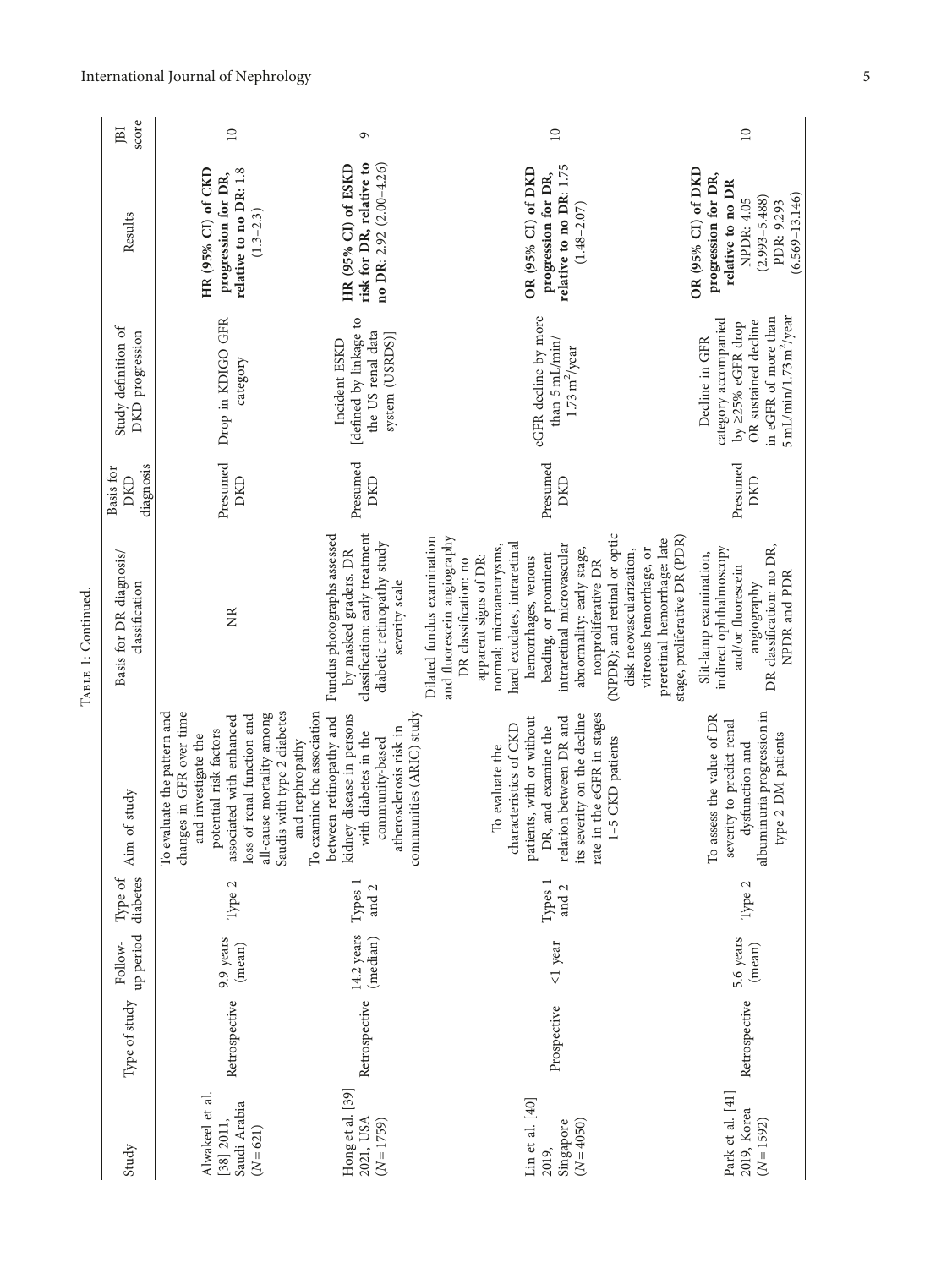<span id="page-5-0"></span>PubMed  $n = 250$ Embase  $n = 125$ Google Scholar  $n = 17900$ Database  $n = 18275$ Screened  $n = 18017$ Included in Meta-analysis (*n* =10) Full text assessed  $(n = 16)$ Duplicates  $n = 258$ Excluded by title & extract  $(n = 17885)$ Exclusion due to inclusion & exclusion criteria (*n* =6)

Figure 1: Systematic review and meta-analysis flow diagram.

considerable heterogeneity for both HR  $(I^2 = 75.2\%$ ,  $p < 0.01$ ) and OR ( $\tilde{I}^2 = 89\%$ ,  $p < 0.01$ ), a random effects model was used. The obtained results are presented in the forest plots below (Figures [2](#page-7-0) and [3\)](#page-7-0). Both pooled estimates indicated a significant association between presence of DR and DKD progression, with pooled HR of 2.42 (95% CI: 1.70–3.45) and pooled OR of 2.62 (95% CI: 1.76–3.89).

*3.4. Severity of DR and DKD Progression.* Four studies reported the association of severity of DR and DKD progression. Data as OR was available in three studies (Hsing 2020, Lin 2019, and Park 2019), while Yamanouchi et al. reported results as HR and raw data to compute OR was not available  $[32, 33, 40, 41]$  $[32, 33, 40, 41]$  $[32, 33, 40, 41]$  $[32, 33, 40, 41]$  $[32, 33, 40, 41]$ . Thus, data from three studies was pooled (Table [3\)](#page-7-0), while the results of the Yamanouchi 2019 study are described separately below. Our meta-analysis found a pooled OR of 2.13 (95% CI: 1.82–2.50) for NPDR and 3.56 (95% CI: 2.93–4.33) for PDR.

Yamanouchi et al. also reported a similar stepwise increase in DKD progression with increasing DR severity with an HR of 1.35 (0.49–3.76) for mild NPDR, 2.89 (1.42–5.86) for moderate NPDR, 5.00 (2.63–9.52) for severe NPDR, and 5.32 (2.89–9.78) [[32\]](#page-9-0).

*3.5. Sensitivity Analysis and Publication Bias.* Sensitivity analysis was performed after excluding (a) studies that did not have biopsy-proven DKD patients and (b) studies that were retrospective. There was no significant change in the obtained results with pooled HR of 2.76 (95% CI: 1.26–6.04) and OR of 1.79 (95% CI: 1.04–3.09), respectively.

The funnel plot (Figure [4](#page-7-0)) demonstrated an asymmetric distribution of studies indicating a possible publication bias.

#### **4. Discussion**

This systematic review included ten longitudinal studies with a pooled sample size of 14,355. Meta-analysis of data from the included studies found that the presence of DR was significantly associated with DKD progression, with a pooled hazard ratio of  $2.42$  (95% CI:  $1.70-3.45$ ). The obtained results were consistent even when pooled estimates were reported in terms of odds ratio (OR 2.62, 95% CI:1.76–3.89). Sensitivity analysis excluding studies with presumed DKD (rather than biopsy-proven cases) and that excluding retrospective studies also yielded similar results, indicating robustness of our findings. All the included studies in our review found a significant association between DR and ESKD, except the one by Mottl et al. [[35](#page-9-0)]. There are two possible factors that may explain the lack of association in the Mottl et al. study. Firstly, patients with serum creatinine of >1.5 mg/dL were excluded from this study. Hence, very few patients (<2.5%) developed ESKD during the study period and this low event rate may have influenced the results. Secondly, patients were grouped as having no/mild DR versus moderate/severe DR, rather than as having no DR versus having DR. It is important to note that this study did find that DR was associated with a nearly twofold increase in risk of doubling of serum creatinine and an increase in incident macroalbuminuria.

Furthermore, we found that the severity of DR was also significantly associated with DKD progression. There was an increase in DKD progression risk as severity of DR increased, with a pooled OR of 2.13 (95% CI: 1.82–2.50) for NPDR and 3.56 (95% CI: 2.93–4.33) for PDR. Yamanouchi et al. reported a similar relationship with HR of 1.35 (0.49–3.76) for mild NPDR, 2.89 (1.42–5.86) for moderate NPDR, 5.00 (2.63–9.52) for severe NPDR, and 5.32 (2.89–9.78) [\[32\]](#page-9-0).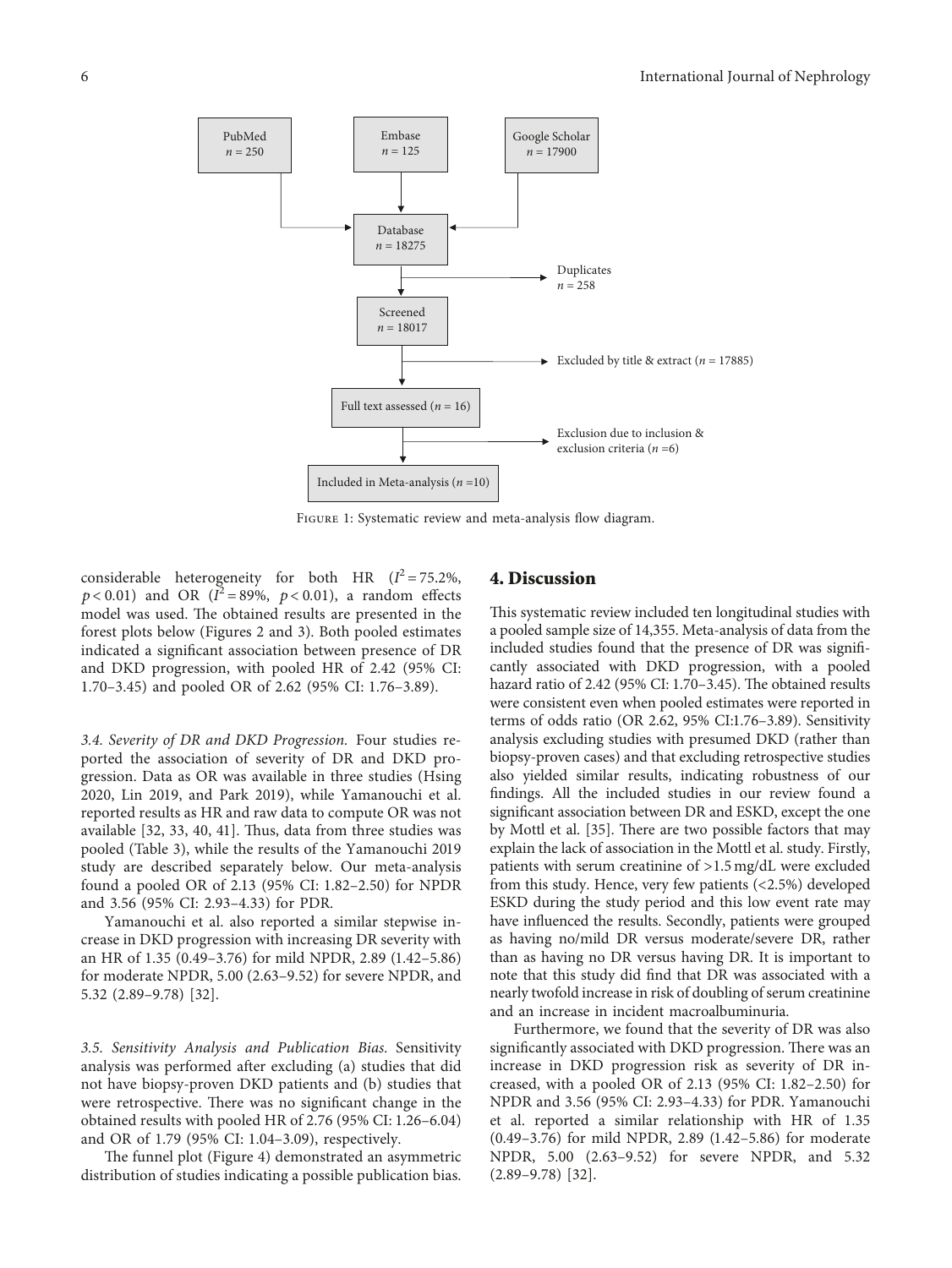| TABLE 2: Demographic and clinical characteristics of participants. | median(mg/g)<br>UACR,<br>24h Proteinuria<br>JPCR, median<br>$\binom{3}{2}$<br>eGFR (mL/min<br>Baseline mean<br>$1.73 \,\mathrm{m}^2$<br>median (%)<br>HbA1C,<br>History of<br>$CVD$ $(\%)$<br>Hypertension<br>(%)<br>History of<br>smoking (%)<br>$\rm (kg/m^2)$<br>mean<br>BMI,<br>Duration of<br>(years) | 1400<br>₹<br>39<br>7.3<br>24<br>$\mathop{\rm NA}_{}$<br>61<br>24<br>$\overline{14}$ | $\begin{array}{c} 1.21 \\ 1.31 \\ 1.44 \\ 1.54 \\ 1.54 \\ 1.55 \\ 1.55 \\ 1.55 \\ 1.55 \\ 1.55 \\ 1.55 \\ 1.55 \\ 1.55 \\ 1.55 \\ 1.55 \\ 1.55 \\ 1.55 \\ 1.55 \\ 1.55 \\ 1.55 \\ 1.55 \\ 1.55 \\ 1.55 \\ 1.55 \\ 1.55 \\ 1.55 \\ 1.55 \\ 1.55 \\ 1.55 \\ 1.55 \\ 1.55 \\ 1.55 \\ 1.55 \\ 1.55 \\ 1.55 \\ 1.$ |  | $\begin{array}{cccccccccc}\n 4 & 4 & 9 & 4 & 4 & 4 & 8 & 4 & 3\\ \n 2 & 2 & 2 & 2 & 2 & 5 & 6 & 7 & 3\\ \n 3 & 3 & 4 & 3 & 4 & 3 & 4 & 5\\ \n 4 & 4 & 4 & 4 & 4 & 5 & 6 & 7 & 3\\ \n 5 & 4 & 4 & 4 & 5 & 6 & 7 & 3\\ \n 6 & 4 & 4 & 5 & 6 & 7 & 3 & 3\\ \n 7 & 4 & 5 & 4 & 5 & 7 & 3 & 3\\ \n 8 & 4 & 5 & 4 & 5 & 7 & $<br>$X \times 1000$<br>$X \times 1000$<br>$X \times 1000$<br>$X \times 1000$<br>$\begin{array}{c} \tt NA\\ 58.02\\ 69.3\\ 65.9\\ 65.7\\ 50.35\\ 65.9\\ 65.9\\ 65.7\\ 76.75 \end{array}$<br>$7.788$<br>$7.388$<br>$7.527$<br>$7.51$<br>$8.1$<br>$2787728744$<br>$\begin{array}{c}\n 14.5 \\ 24.5 \\ 34.5 \\ 45.3 \\ 56.7 \\ 56.7 \\ 56.7 \\ 56.7 \\ 56.7 \\ 56.7 \\ 56.7 \\ 56.7 \\ 56.7 \\ 56.7 \\ 56.7 \\ 56.7 \\ 56.7 \\ 56.7 \\ 56.7 \\ 56.7 \\ 56.7 \\ 56.7 \\ 56.7 \\ 56.7 \\ 56.7 \\ 56.7 \\ 56.7 \\ 56.7 \\ 56.7 \\ 56.7 \\ 56.7 \\ 56.7 \\ 56.7 \\ 56.7 \\ 56.7 \\ 5$<br>15.5<br>25.13 25.15 26.55<br>25.15 26.25 24.8<br>NA<br>10<br>10.75<br>6.2<br>8.9<br>8.4<br>8.9<br>2<br>9.6 |              |                    |         |          |
|--------------------------------------------------------------------|------------------------------------------------------------------------------------------------------------------------------------------------------------------------------------------------------------------------------------------------------------------------------------------------------------|-------------------------------------------------------------------------------------|---------------------------------------------------------------------------------------------------------------------------------------------------------------------------------------------------------------------------------------------------------------------------------------------------------------|--|--------------------------------------------------------------------------------------------------------------------------------------------------------------------------------------------------------------------------------------------------------------------------------------------------------------------------------------------------------------------------------------------------------------------------------------------------------------------------------------------------------------------------------------------------------------------------------------------------------------------------------------------------------------------------------------------------------------------------------------------------------------------------------------------------------------------------------------------------------------------------------------------------------------------------------------------------------------------------------------------------------------------|--------------|--------------------|---------|----------|
|                                                                    |                                                                                                                                                                                                                                                                                                            |                                                                                     |                                                                                                                                                                                                                                                                                                               |  |                                                                                                                                                                                                                                                                                                                                                                                                                                                                                                                                                                                                                                                                                                                                                                                                                                                                                                                                                                                                                    |              |                    |         |          |
|                                                                    | liabetes, mediar                                                                                                                                                                                                                                                                                           |                                                                                     |                                                                                                                                                                                                                                                                                                               |  |                                                                                                                                                                                                                                                                                                                                                                                                                                                                                                                                                                                                                                                                                                                                                                                                                                                                                                                                                                                                                    |              |                    |         |          |
|                                                                    | Age, mean $(yrs)$                                                                                                                                                                                                                                                                                          | 59                                                                                  | $53.28 \pm 12.75$                                                                                                                                                                                                                                                                                             |  | 52.6<br>64.2<br>65.76<br>65.79                                                                                                                                                                                                                                                                                                                                                                                                                                                                                                                                                                                                                                                                                                                                                                                                                                                                                                                                                                                     |              |                    |         |          |
|                                                                    | Gender<br>male                                                                                                                                                                                                                                                                                             | 78                                                                                  |                                                                                                                                                                                                                                                                                                               |  | $529$<br>$55$ $-28$<br>$-38$<br>$-32$<br>$-32$<br>$-32$<br>$-32$<br>$-32$<br>$-32$<br>$-32$<br>$-32$<br>$-32$                                                                                                                                                                                                                                                                                                                                                                                                                                                                                                                                                                                                                                                                                                                                                                                                                                                                                                      |              |                    |         |          |
|                                                                    | irst author                                                                                                                                                                                                                                                                                                | amanouc<br>[32]                                                                     |                                                                                                                                                                                                                                                                                                               |  | Hsing [33]<br>Zhao [34]<br>Mottl [35]<br>Zhang [36]<br>Zhang [36]                                                                                                                                                                                                                                                                                                                                                                                                                                                                                                                                                                                                                                                                                                                                                                                                                                                                                                                                                  | Iwakeel [38] | $\lceil 39 \rceil$ | in [40] | ark [41] |

<span id="page-6-0"></span>International Journal of Nephrology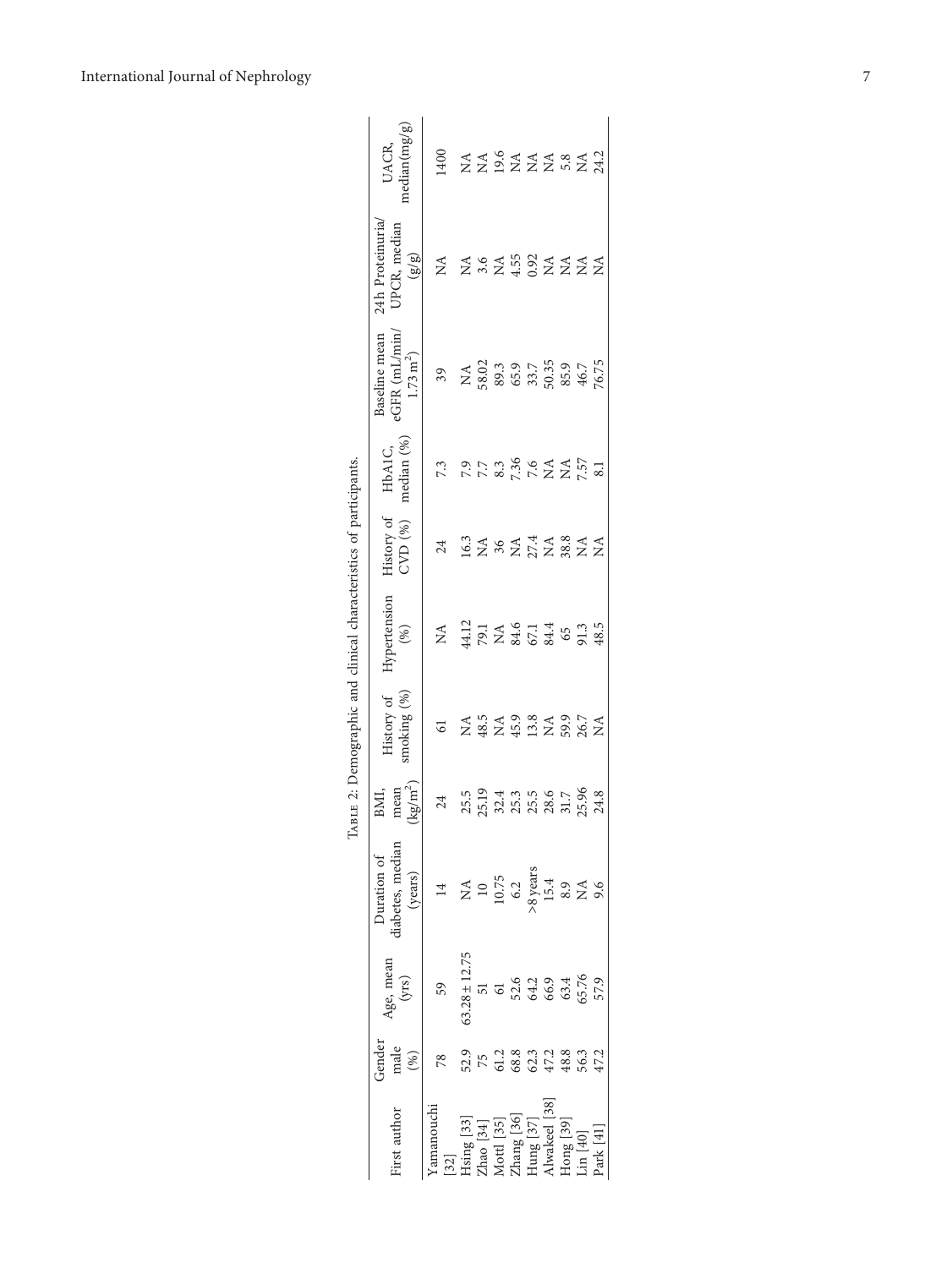<span id="page-7-0"></span>

Figure 2: Forest plot depicting the pooled hazard ratio (HR) for DR as a predictor of DKD progression.

| Author                                                                         | log(OR) | <b>SE</b> |      |     | Odds Ratio |               |     | <b>OR</b> | $95\%$ -CI     | Weight |
|--------------------------------------------------------------------------------|---------|-----------|------|-----|------------|---------------|-----|-----------|----------------|--------|
| <b>Hsing 2020</b>                                                              | 1.22    | 0.3339    |      |     |            |               |     | 3.38      | [1.76; 6.50]   | 11.6%  |
| Zhao 2020                                                                      | 2.73    | 1.4571    |      |     |            |               |     | 15.35     | [0.88; 266.92] | 1.7%   |
| Mottl 2014                                                                     | 0.07    | 0.2565    |      |     |            |               |     | 1.07      | [0.65; 1.77]   | 13.4%  |
| Zhang 2018                                                                     | 0.89    | 0.3518    |      |     |            |               |     | 2.43      | [1.22:4.84]    | 11.2%  |
| Hung 2017                                                                      | 1.06    | 0.1861    |      |     | $+$        |               |     | 2.90      | [2.01; 4.17]   | 14.9%  |
| <b>Hong 2021</b>                                                               | 0.95    | 0.1994    |      |     |            |               |     | 2.59      | [1.76; 3.84]   | 14.6%  |
| Lin 2019                                                                       | 0.56    | 0.0856    |      |     |            |               |     | 1.75      | [1.48; 2.07]   | 16.6%  |
| Park 2019                                                                      | 1.70    | 0.1373    |      |     | ٠          | $\rightarrow$ |     | 5.49      | [4.20; 7.19]   | 15.8%  |
| Random effects model<br>Heterogeneity: $I^2 = 89\%, \tau^2 = 0.2384, p < 0.01$ |         |           |      |     | ◇          |               |     | 2.61      | [1.76; 3.87]   | 100.0% |
|                                                                                |         |           | 0.01 | 0.1 |            | 10            | 100 |           |                |        |

FIGURE 3: Forest plot depicting the pooled odds ratio (OR) for DR as a predictor of DKD progression.

Table 3: Pooled HR across DR stages.

| Study                          | HR for NPDR (95% CI) | HR for PDR $(95\% \text{ CI})$ |
|--------------------------------|----------------------|--------------------------------|
| $H\sin g$ 2020                 | $3.28(1.70-6.33)$    | $5.77(1.74-19.17)$             |
| Lin 2019                       | $1.57(1.29-1.91)$    | $2.18(1.71-2.78)$              |
| Park 2019                      | $4.05(2.99-5.49)$    | $9.29(6.57-13.15)$             |
| Pooled estimate $95.6\% = I^2$ | $2.13(1.82 - 2.50)$  | $3.56(2.93-4.33)$              |



Figure 4: Funnel plot depicting possible publication bias.

Apart from DR, the association of other retinal vascular signs and kidney disease has also been studied. Studies have found that retinal vascular diameters, derived from fundus photographs, were significantly associated with CKD. Yau et al. reported that retinal arteriolar narrowing was associated with incident CKD, while Yip et al. found that retinal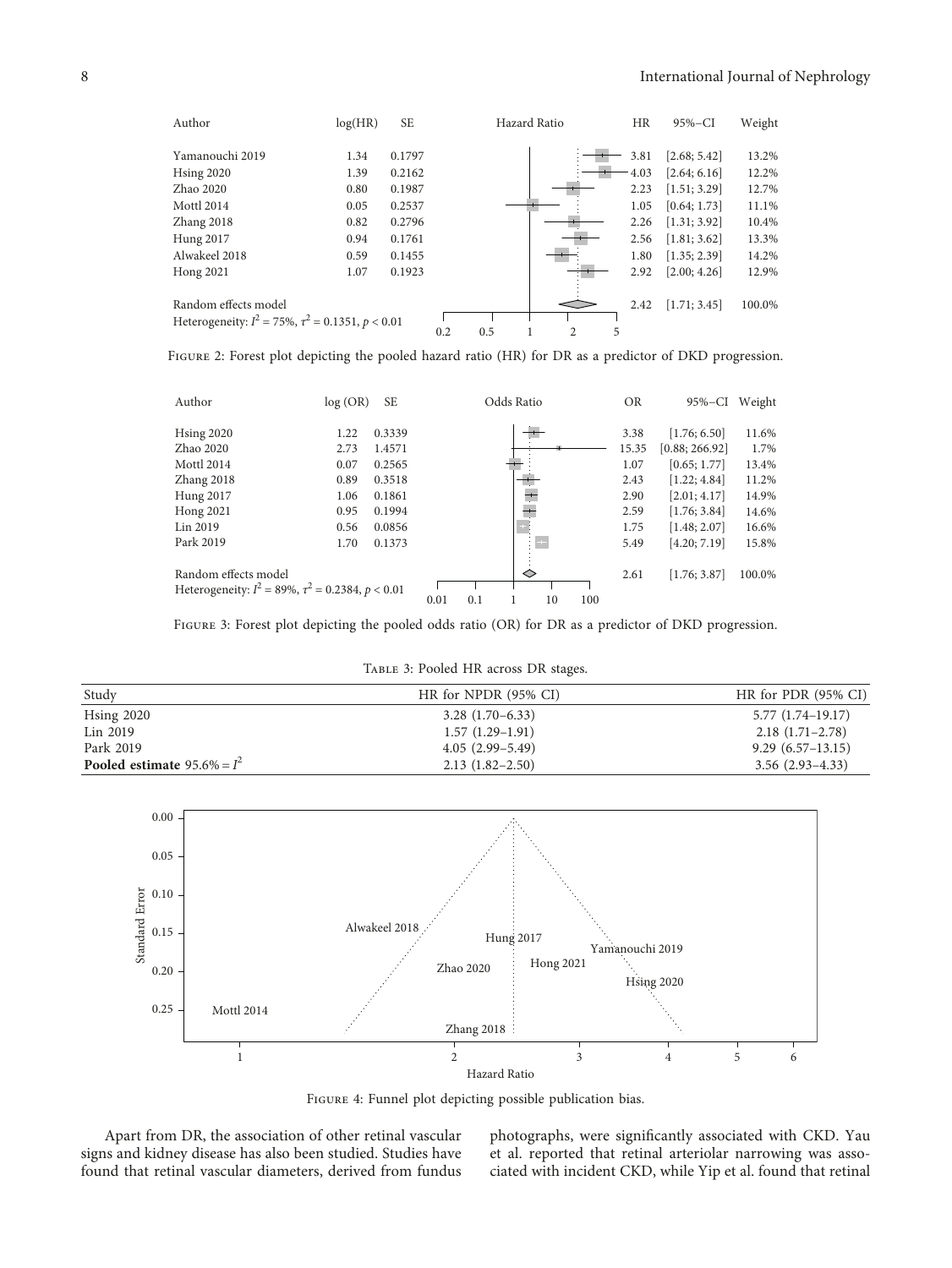<span id="page-8-0"></span>venular widening was a predictor of risk of CKD [\[23,](#page-9-0) [42\]](#page-10-0). Lee et al. evaluated retinal perfusion status in patients with diabetes using fluorescein angiography and found that nonperfusion of more than ten-disc areas was associated with a sixfold risk of CKD progression [\[43](#page-10-0)].

While the association of DR and presence of DKD is already clearly established, it is unclear whether presence of DR (and its severity) is also associated with DKD progression and our study specifically answers this question. Given the unpredictable natural course of DKD, the ability to identify patients at high risk of progression of DKD using DR findings would be an invaluable clinical tool and could potentially guide the nephrologist to individualize therapies tailored to an individual's future risk of ESKD. Tests to ascertain presence (and severity) of DR are noninvasive and economical, thereby making implementation of routine DR screening practicable.

A recent meta-analysis by Guo et al. found an association between DR and incidence of cardiovascular (CV) disease and CV mortality in patients with diabetes [[44\]](#page-10-0). Therefore, a fundus examination in a patient with diabetes is necessary to not just detect DR early and prevent consequent vision loss but may also have a role in risk-stratification of patients in terms of renal and CV outcomes. Such an approach could not only improve patient outcomes but could also improve the efficiency and cost-effectiveness of healthcare.

This evidence provides strong support to build prediction models that can ascertain an individual's risk of ESKD, based on fundus examination. Over the last few years, there have been major breakthroughs in automated and semiautomated retinal analysis systems using artificial intelligence (AI) [[45](#page-10-0)]. Although their large-scale use is yet to become a reality, AI prediction models for DKD progression could soon become an integral part of a digital health management platform; some institutions are working on such AI prediction models which could ease the burden of healthcare workers and revolutionize the field of medicine [\[45, 46](#page-10-0)].

To the best of our knowledge, this is the first metaanalysis to formally evaluate this association of DR and DKD progression. Although the consistency of the association across different measures of effect and sensitivity analyses indicates credibility of our findings, our meta-analysis is limited by the small number of relevant studies that were obtained in the systematic review and the considerable heterogeneity between the studies. Most of the included studies were retrospective and thus carry a risk of confounding. Likewise, in most of the studies, diagnosis of DKD was presumptive and not biopsy-proven. A majority of the included studies reported association of DR and DKD progression risk in type 2 DM and so it is unclear whether the findings of this meta-analysis can be extrapolated to patients with type 1 DM.

#### **5. Conclusion**

Our meta-analysis found that DR is a strong predictor of determining progression of CKD in patients with DKD. This suggests that screening for retinal vascular changes could potentially help in prognostication and risk-stratification of patients with DKD. The severity of DR also can predict progression of DKD. Well-conducted large prospective studies are needed to confirm the findings of this study.

#### **Disclosure**

The sponsor was involved in the design and conduct of the study; collection, management, analysis, interpretation of the data; preparation and review of the manuscript; and the decision to publish.

#### **Conflicts of Interest**

MG and Dr. GB are employees in Carl Zeiss Pvt. Ltd. Dr. SPN, Dr. SVB, and Dr. IRR declare consulting work for Carl Zeiss Pvt. Ltd. for a research project on DR and artificial intelligence. The statistical analysis in this study was undertaken by a consultant biostatistician, Dr. JG. The fees for the biostatistician were paid to her institution by Carl Zeiss India Pvt. Ltd.

# **Authors' Contributions**

MG and Dr. IRR contributed equally to this work. Literature review was conducted by MG and Dr. GB. MG, Dr. IRR, and Dr. JG extracted and analysed the data. MG and Dr. IRR drafted the manuscript and Dr. SPN, Dr. SVB, and Dr. GB contributed to revision and editing. All authors approved the final version of the manuscript. All authors had full access to all the data in this study.

#### **Acknowledgments**

This study was supported by Carl Zeiss India (Bangalore) Pvt. Ltd. The sponsor also supported the journal's article processing charges (APC).

#### **References**

- [1] H. Sun, P. Saeedi, S. Karuranga et al., "IDF diabetes Atlas: global, regional and country-level diabetes prevalence estimates for 2021 and projections for 2045," *Diabetes Research and Clinical Practice*, vol. 183, Article ID 109119, 2022.
- [2] M. C. Thomas, M. Brownlee, K. Susztak et al., "Diabetic kidney disease," *Nature Reviews. Disease Primers*, vol. 1, Article ID 15018, 2015.
- [3] A. T. Reutens, "Epidemiology of diabetic kidney disease," *Medical Clinics of North America*, vol. 97, no. 1, pp. 1–18, 2013.
- [4] K. A. McBrien, B. J. Manns, B. Chui et al., "Health care costs in people with diabetes and their association with glycemic control and kidney function," *Diabetes Care*, vol. 36, no. 5, pp. 1172–1180, 2013.
- [5] S. Nag, R. Bilous, W. Kelly, S. Jones, N. Roper, and V. Connolly, "All-cause and cardiovascular mortality in diabetic subjects increases significantly with reduced estimated glomerular filtration rate (eGFR): 10 years' data from the South Tees Diabetes Mortality study," *Diabetic Medicine*, vol. 24, no. 1, pp. 10–17, 2007.
- [6] L. Cea Soriano, S. Johansson, B. Stefansson, and L. A. G. Rodríguez, "Cardiovascular events and all-cause mortality in a cohort of 57,946 patients with type 2 diabetes: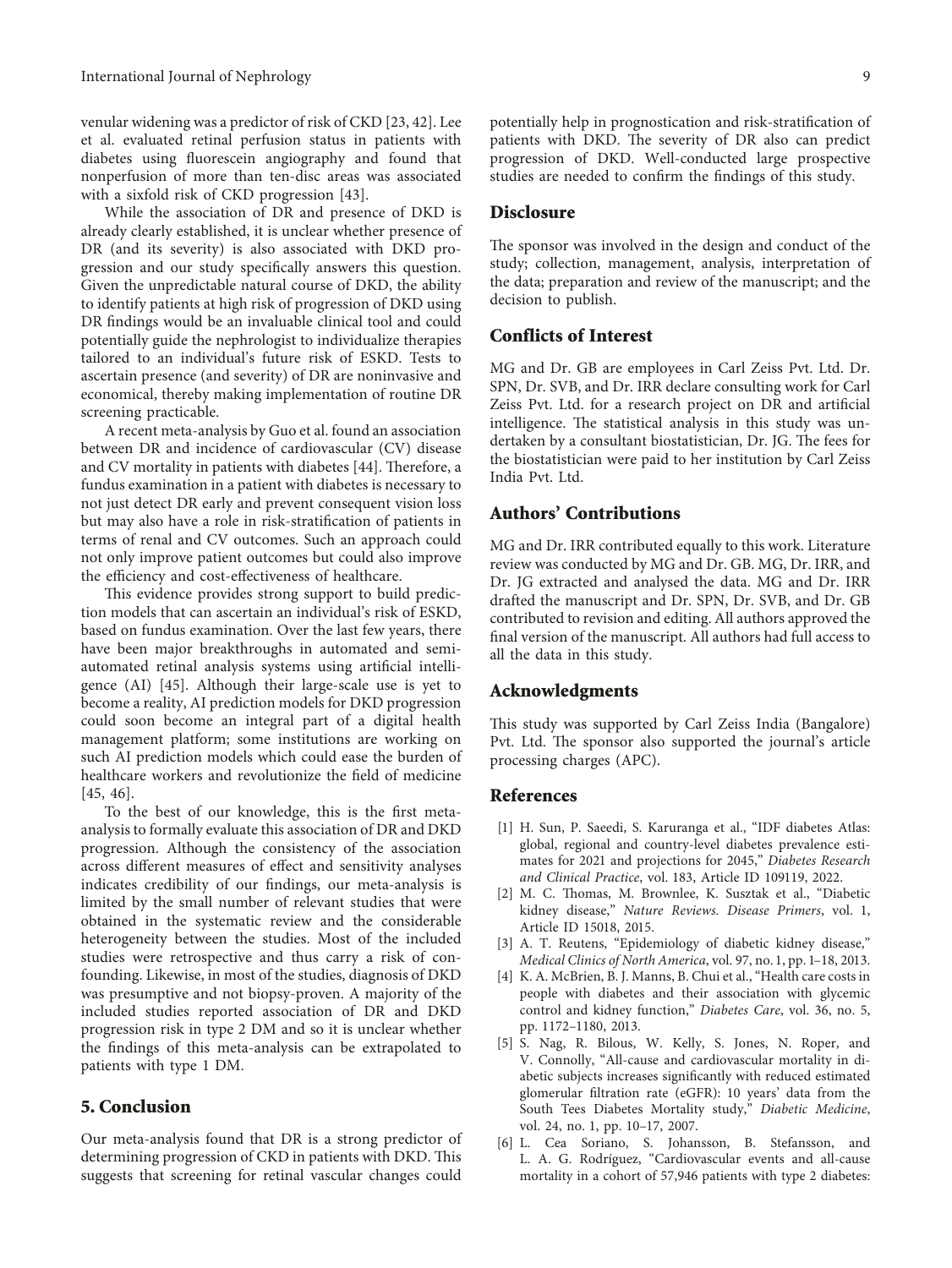<span id="page-9-0"></span>associations with renal function and cardiovascular risk factors," *Cardiovascular Diabetology*, vol. 14, no. 1, p. 38, 2015.

- [7] A. M. Berhane, E. J. Weil, W. C. Knowler, R. G. Nelson, and R. L. Hanson, "Albuminuria and estimated glomerular filtration rate as predictors of diabetic end-stage renal disease and death," *Clinical Journal of the American Society of Nephrology*, vol. 6, no. 10, pp. 2444–2451, 2011.
- [8] C. E. Mogensen, C. K. Christensen, and E. Vittinghus, "The stages in diabetic renal disease: with emphasis on the stage of<br>incipient diabetic nephropathy," Diabetes, vol. 32, incipient diabetic nephropathy," no. Supplement\_2, pp. 64–78, 1983.
- [9] B. A. Perkins, L. H. Ficociello, K. H. Silva, D. M. Finkelstein, J. H. Warram, and A. S. Krolewski, "Regression of microalbuminuria in type 1 diabetes," *New England Journal of Medicine*, vol. 348, no. 23, pp. 2285–2293, 2003.
- [10] S.-i. Araki, M. Haneda, T. Sugimoto et al., "Factors associated with frequent remission of microalbuminuria in patients with type 2 diabetes," *Diabetes*, vol. 54, no. 10, pp. 2983–2987, 2005.
- [11] F. Giorgino, L. Laviola, P. Cavallo Perin, B. Solnica, J. Fuller, and N. Chaturvedi, "Factors associated with progression to macroalbuminuria in microalbuminuric Type 1 diabetic patients: the EURODIAB Prospective Complications Study," *Diabetologia*, vol. 47, no. 6, 2004.
- [12] L. M. Thorn, D. Gordin, V. Harjutsalo et al., "The presence and consequence of nonalbuminuric chronic kidney disease in patients with type 1 diabetes," *Diabetes Care*, vol. 38, no. 11, pp. 2128–2133, 2015.
- [13] T. Y. Wong, C. M. G. Cheung, M. Larsen, S. Sharma, and R. Simo, "Diabetic retinopathy," ´ *Nature Reviews Disease Primers*, vol. 2, no. 1, 2016.
- [14] C. W. Wong, T. Y. Wong, C.-Y. Cheng, and C. Sabanayagam, "Kidney and eye diseases: common risk factors, etiological mechanisms, and pathways," *Kidney International*, vol. 85, no. 6, pp. 1290–1302, 2014.
- [15] Q. Mohamed, M. C. Gillies, and T. Y. Wong, "Management of diabetic retinopathy," *JAMA*, vol. 298, no. 8, p. 902, 2007.
- [16] C. Diabetes, Complications Trial Research Group, D. M. Nathan et al., "The effect of intensive treatment of diabetes on the development and progression of long-term complications in insulin-dependent diabetes mellitus," *New England Journal of Medicine*, vol. 329, no. 14, pp. 977–986, 1993.
- [17] UK Prospective Diabets Study (UKPDS) Group, "Intensive blood-glucose control with sulphonylureas or insulin compared with conventional treatment and risk of complications in patients with type 2 diabetes (UKPDS 33)," *The Lancet*, vol. 352, pp. 837–853, 1998.
- [18] M. Shichiri, H. Kishikawa, Y. Ohkubo, and N. Wake, "Longterm results of the Kumamoto Study on optimal diabetes control in type 2 diabetic patients," *Diabetes Care*, vol. 23, no. Suppl 2, pp. B21–B29, 2000.
- [19] A. I. Adler, I. M. Stratton, H. A. Neil et al., "Association of systolic blood pressure with macrovascular and microvascular complications of type 2 diabetes (UKPDS 36): prospective observational study," *Bmj*, vol. 321, no. 7258, pp. 412–419, 2000.
- [20] T. Berl, L. G. Hunsicker, J. B. Lewis et al., "Impact of achieved blood pressure on cardiovascular outcomes in the irbesartan diabetic nephropathy trial," *Journal of the American Society of Nephrology*, vol. 16, no. 7, pp. 2170–2179, 2005.
- [21] M. A. Pohl, S. Blumenthal, D. J. Cordonnier et al., "Independent and additive impact of blood pressure control and angiotensin II receptor blockade on renal outcomes in the irbesartan diabetic nephropathy trial: clinical implications and limitations," *Journal of the American Society of Nephrology*, vol. 16, no. 10, pp. 3027–3037, 2005.
- [22] V. Cankurtaran, M. Inanc, K. Tekin, and F. Turgut, "Retinal microcirculation in predicting diabetic nephropathy in type 2 diabetic patients without retinopathy," *Ophthalmologica*, vol. 243, no. 4, pp. 271–279, 2019.
- [23] W. Yip, P. G. Ong, B. W. Teo et al., "Retinal vascular imaging markers and incident chronic kidney disease: a prospective cohort study," *Scientific Reports*, vol. 7, no. 1, Article ID 9374, 2017.
- [24] P. K. Rani, R. Raman, A. Gupta, S. S. Pal, V. Kulothungan, and T. Sharma, "Albuminuria and diabetic retinopathy in type 2 diabetes mellitus sankara nethralaya diabetic retinopathy epidemiology and molecular genetic study (SN-DREAMS, report 12)," *Diabetology & Metabolic Syndrome*, vol. 3, no. 1, p. 9, 2011.
- [25] M. R. Manaviat, M. Afkhami, and M. R. Shoja, "Retinopathy and microalbuminuria in type II diabetic patients," *BMC Ophthalmology*, vol. 4, no. 1, p. 9, 2004.
- [26] R.-A. Pedro, S.-A. Ramon, B.-B. Marc, F.-B. Juan, and M.-M. Isabel, "Prevalence and relationship between diabetic retinopathy and nephropathy, and its risk factors in the northeast of Spain, a population-based study," *Ophthalmic Epidemiology*, vol. 17, no. 4, pp. 251–265, 2010.
- [27] Y.-H. Chen, H.-S. Chen, and D.-C. Tarng, "More impact of microalbuminuria on retinopathy than moderately reduced GFR among type 2 diabetic patients," *Diabetes Care*, vol. 35, no. 4, pp. 803–808, 2012.
- [28] T. Y. Wong, A. Shankar, R. Klein, and B. E. K. Klein, "Retinal vessel diameters and the incidence of gross proteinuria and renal insufficiency in people with type 1 diabetes," *Diabetes*, vol. 53, no. 1, pp. 179–184, 2004.
- [29] C. Sabanayagam, V. H. X. Foo, M. K. Ikram et al., "Is chronic kidney disease associated with diabetic retinopathy in Asian adults?" *Journal of Diabetes*, vol. 6, no. 6, pp. 556–563, 2014.
- [30] R. Klein, B. E. K. Klein, S. E. Moss, and T. Y. Wong, "Retinal vessel caliber and microvascular and macrovascular disease in type 2 diabetes," *Ophthalmology*, vol. 114, no. 10, pp. 1884–1892, 2007.
- [31] S. Moola, Z. Munn, C. Tufanaru et al., "Chapter 7: systematic reviews of etiology and risk," *JBI Manual for Evidence Synthesis*, JBI, 2020.
- [32] M. Yamanouchi, M. Mori, J. Hoshino et al., "Retinopathy progression and the risk of end-stage kidney disease: results from a longitudinal Japanese cohort of 232 patients with type 2 diabetes and biopsy-proven diabetic kidney disease," *BMJ open diabetes research & care*, vol. 7, no. 1, Article ID e000726, 2019.
- [33] S.-C. Hsing, C.-C. Lee, C. Lin, J.-T. Chen, Y.-H. Chen, and W.-H. Fang, "The severity of diabetic retinopathy is an independent factor for the progression of diabetic nephropathy," *Journal of Clinical Medicine*, vol. 10, no. 1, p. 3, 2020.
- [34] L. Zhao, H. Ren, J. Zhang et al., "Diabetic retinopathy, classified using the lesion-aware deep learning system, predicts diabetic end-stage renal disease in Chinese patients," *Endocrine Practice*, vol. 26, no. 4, pp. 429–443, 2020.
- [35] A. K. Mottl, N. Pajewski, V. Fonseca et al., "The degree of retinopathy is equally predictive for renal and macrovascular outcomes in the ACCORD Trial," *Journal of Diabetes and Its Complications*, vol. 28, no. 6, pp. 874–879, 2014.
- [36] J. Zhang, Y. Wang, L. Li et al., "Diabetic retinopathy may predict the renal outcomes of patients with diabetic nephropathy," *Renal Failure*, vol. 40, no. 1, pp. 243–251, 2018.
- [37] C.-C. Hung, H. Y.-H. Lin, D.-Y. Hwang et al., "Diabetic retinopathy and clinical parameters favoring the presence of diabetic nephropathy could predict renal outcome in patients with diabetic kidney disease," *Scientific Reports*, vol. 7, no. 1, Article ID 1236, 2017.